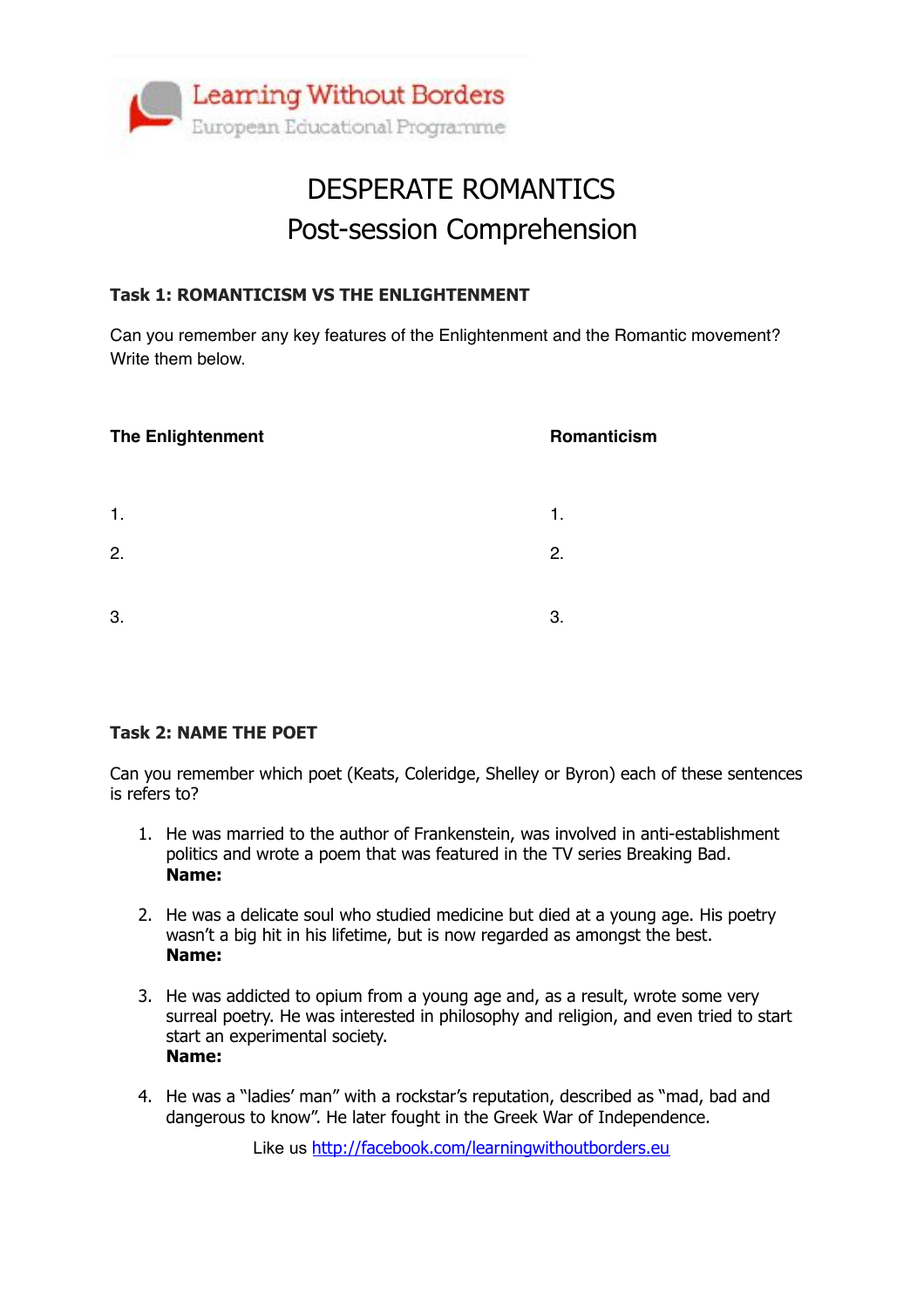

**Name:**

Like us <http://facebook.com/learningwithoutborders.eu>